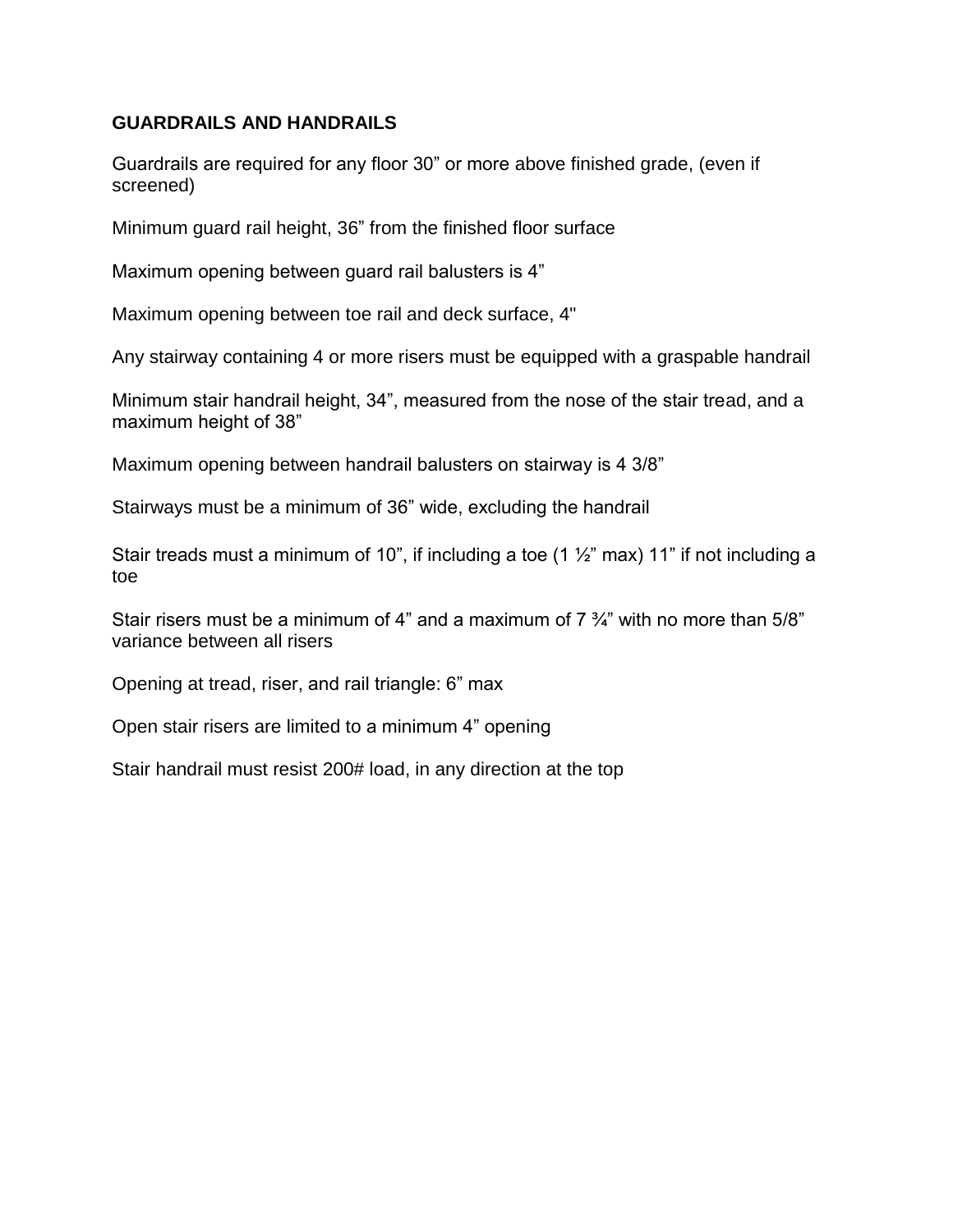

Permitted spacing at stairs. Larger spacing presents a child-safety issue.



The image above depicts a set of stairs with open risers. Most deck stairs have open risers and are not safe for children. Risers may be open but should not allow the passage of a 4-inch diameter sphere.